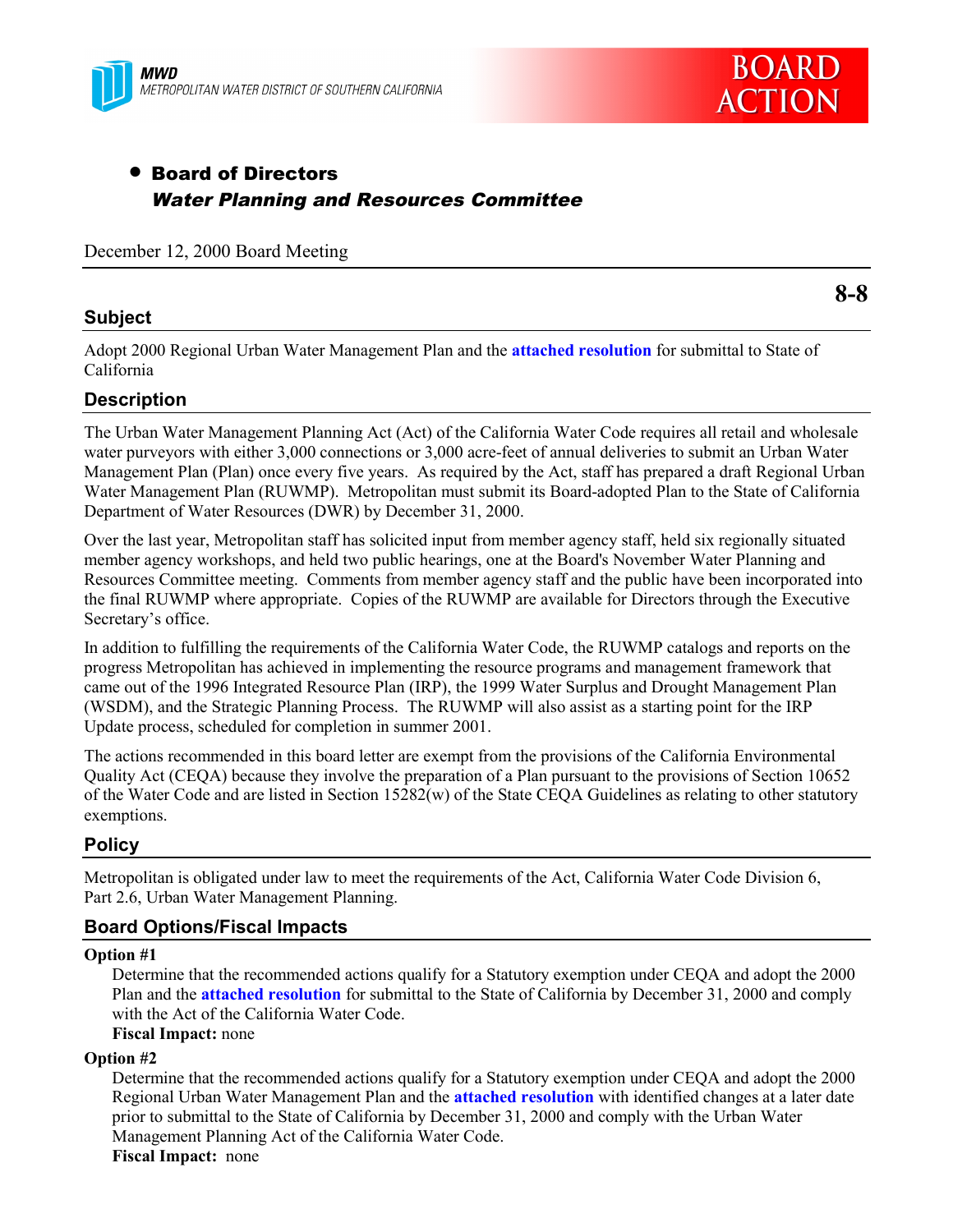# **Staff Recommendation**

Option #1.

ttepher M. are 11/20/2000 *Date*

*Stephen N. Arakawa Manager, Water Resource Management*

stet 11/20/2000<br>Date *General Manager* 

**Attachment 1 -- Resolution of the 2000 Regional Urban Water Management Plan** BLA#417